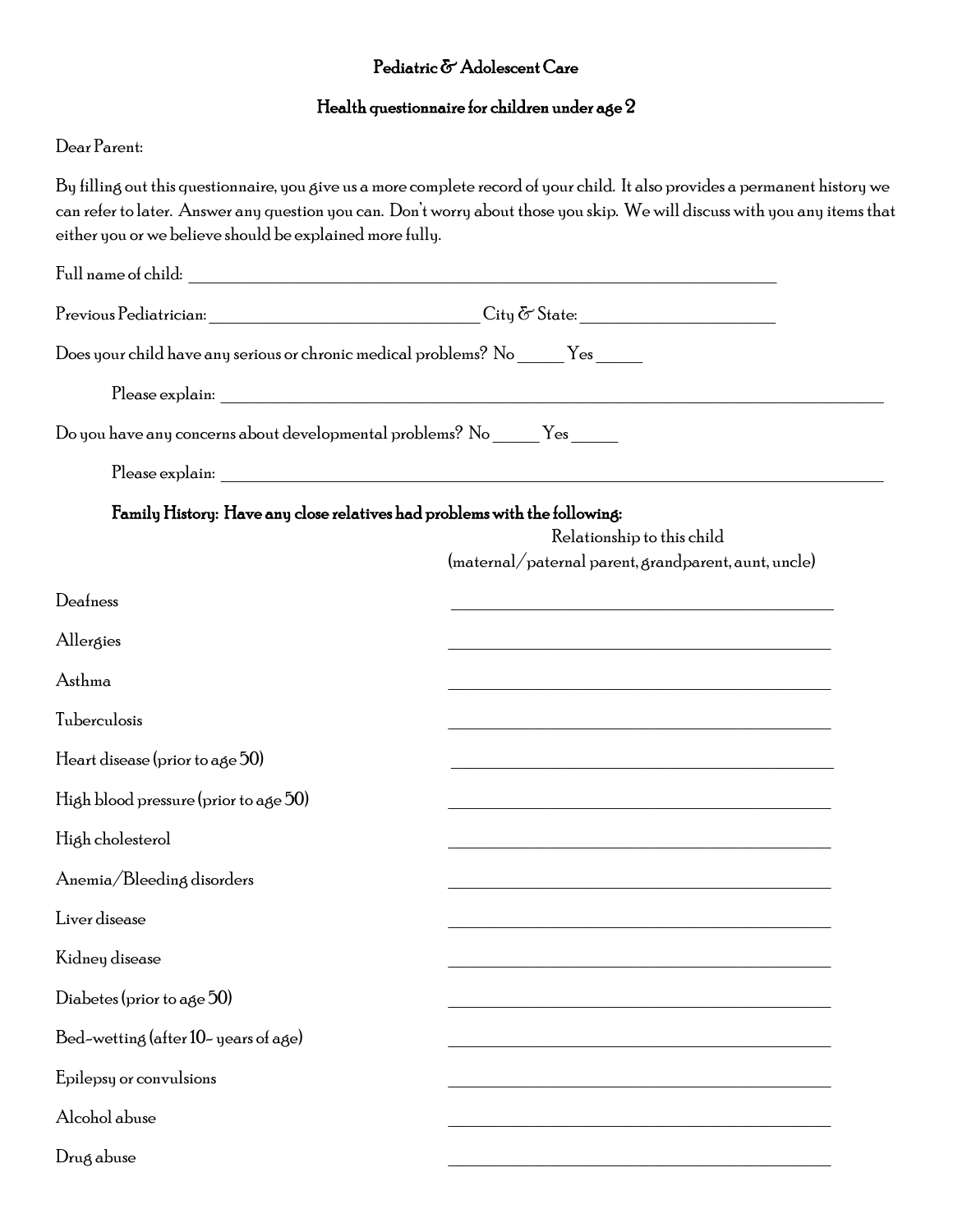| Mental illness                                                                    |  |
|-----------------------------------------------------------------------------------|--|
| Mental retardation                                                                |  |
| Immune problems, immune deficiency                                                |  |
| (childhood cancer, HIV, AIDS, etc.)                                               |  |
| Additional pertinent conditions                                                   |  |
| Child's Past Medical History:                                                     |  |
|                                                                                   |  |
|                                                                                   |  |
| Serious injuries or accident No ______ Yes ________ explain: ____________________ |  |
|                                                                                   |  |
|                                                                                   |  |
| Severe/recurrent headaches No _____Yes ______                                     |  |
| Problems with vision/eyes No ______Yes ________ explain: _______________________  |  |
| Anemia or bleeding problem No _____Yes _____                                      |  |
| Frequent ear infections No _______ Yes _______                                    |  |
| Problems with ears or hearing No _______ Yes ______                               |  |
| Lung problems No _____Yes _____                                                   |  |
| Heart problems or heart murmur No<br>Yes                                          |  |
| Frequent abdominal pain/constipation No ______Yes ______                          |  |
| Urinary tract infections No _______ Yes _______                                   |  |
| Bone/joint problems No _____Yes _____                                             |  |
| Chronic or recurrent skin problems (acne, eczema, etc.) No ______ Yes ______      |  |
| Thyroid or other endocrine problems No ______Yes ______                           |  |
| Diabetes No ______Yes ______                                                      |  |
| Chickenpox No ______Yes _______ if yes, when? ___________________________________ |  |
| DOB:                                                                              |  |
| Living $\delta$ in good health? No _______ Yes _______                            |  |
| DOB:                                                                              |  |

 $\begin{tabular}{l} \displaystyle \text{Living}\, \tilde{\text{{\bf G}}}\, \text{ in good health? No}\, \begin{tabular}{l} \hline \text{{\bf No}}\, \end{tabular} \end{tabular} \end{tabular}$